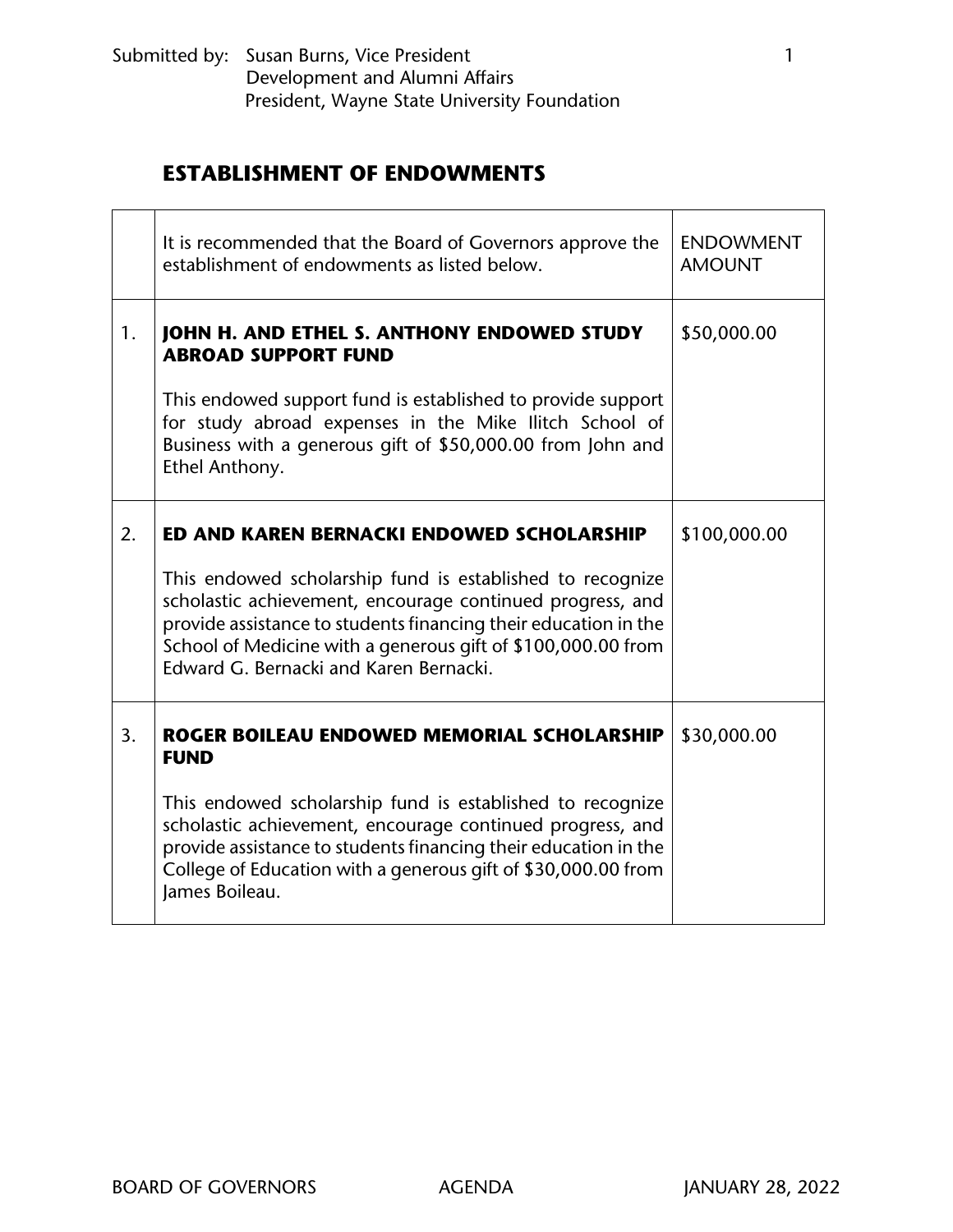|    | It is recommended that the Board of Governors approve the<br>establishment of endowments as listed below.                                                                                                                                                                                                                                                                                                                                     | <b>ENDOWMENT</b><br><b>AMOUNT</b> |
|----|-----------------------------------------------------------------------------------------------------------------------------------------------------------------------------------------------------------------------------------------------------------------------------------------------------------------------------------------------------------------------------------------------------------------------------------------------|-----------------------------------|
| 4. | GEORGE J. AND EVELYN J. HADDAD ENDOWED<br><b>SCHOLARSHIP</b>                                                                                                                                                                                                                                                                                                                                                                                  | \$25,000.00                       |
|    | This endowed scholarship fund is established to recognize<br>scholastic achievement, encourage continued progress, and<br>provide assistance to students financing their education in the<br>Law School with a generous gift of \$25,000.00 from George<br>J. and Evelyn J. Haddad.                                                                                                                                                           |                                   |
| 5. | <b>HELEN C. HARTMAN FAMILY WAYNE MED-DIRECT</b><br><b>PROGRAM ENDOWED SUPPORT FUND (FUND</b><br><b>FUNCTIONING AS AN ENDOWMENT)</b>                                                                                                                                                                                                                                                                                                           | \$1,500,000.00                    |
|    | This fund functioning as an endowment support fund is<br>established by Wayne State University to provide major<br>support for the Wayne Med-Direct Program at Wayne State<br>University with a transfer of unrestricted gifts totaling \$1.5M.<br>\$31,393 are currently held in the President's<br>$\bullet$<br>Enhancement Fund (222601)<br>• \$1,468,607 currently held in the Hartman/Capital<br>Campaign & Midtown Initiatives (171782) |                                   |
| 6. | NAEIM A. HENEIN & FAMILY MECHANICAL<br><b>ENGINEERING ENDOWED SCHOLARSHIP</b>                                                                                                                                                                                                                                                                                                                                                                 | \$200,000.00                      |
|    | This endowed scholarship fund is established to recognize<br>scholastic achievement, encourage continued progress, and<br>provide assistance to students in financing their education in<br>the College of Engineering with a generous pledge of<br>\$200,000.00 from Dr. Naeim Henein and Michael N. Henein.                                                                                                                                 |                                   |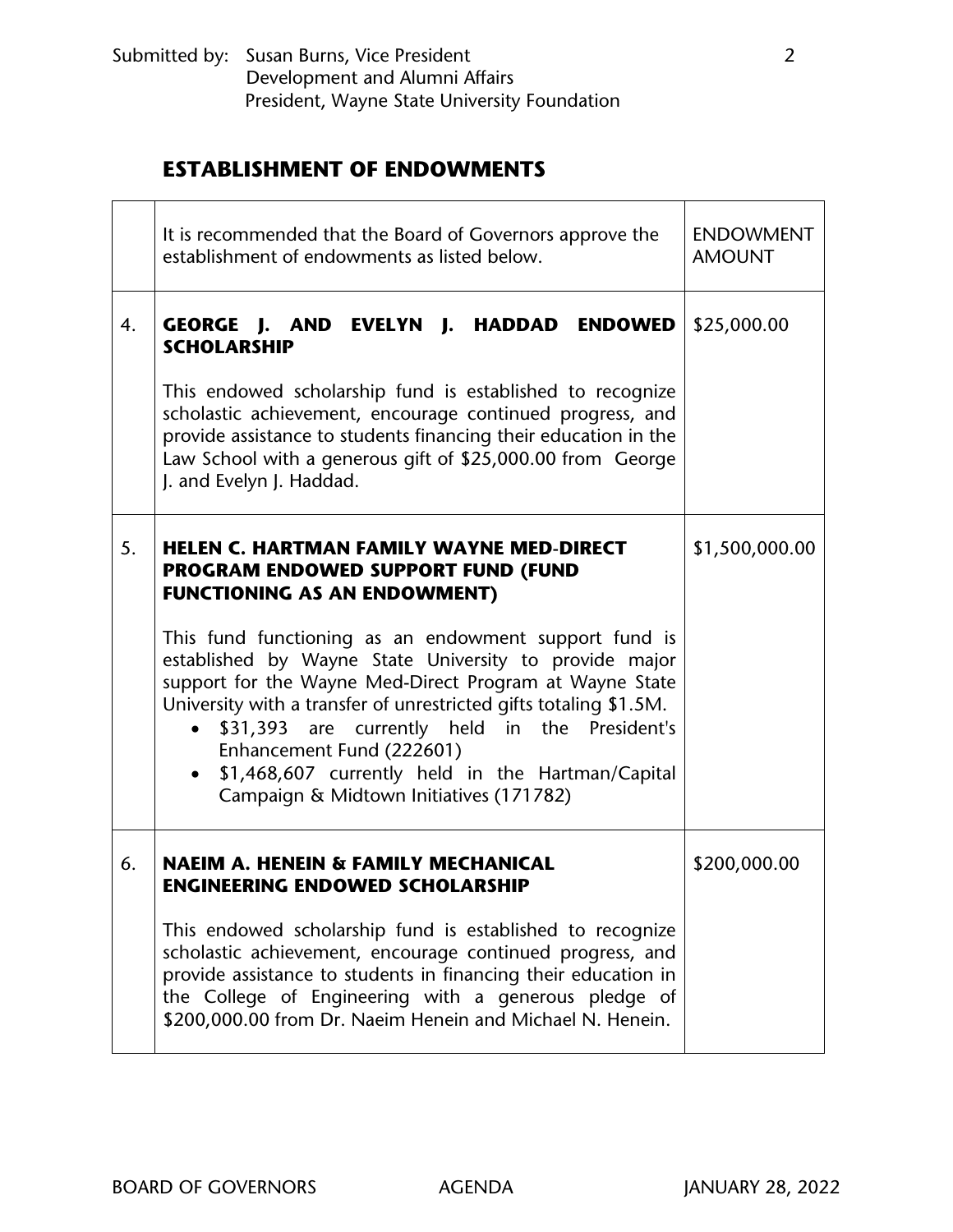|    | It is recommended that the Board of Governors approve the<br>establishment of endowments as listed below.                                                                                                                                                                                                                                                                                                | <b>ENDOWMENT</b><br><b>AMOUNT</b> |
|----|----------------------------------------------------------------------------------------------------------------------------------------------------------------------------------------------------------------------------------------------------------------------------------------------------------------------------------------------------------------------------------------------------------|-----------------------------------|
| 7. | <b>HENRY FORD VILLAGE ENDOWED SCHOLARSHIP</b>                                                                                                                                                                                                                                                                                                                                                            | \$300,000.00                      |
|    | This endowed scholarship fund is established to provide<br>support for scholarships to students enrolled in a degree-<br>granting program in the College of Nursing, the College of<br>Education, or a STEM-related (science, technology,<br>engineering, or mathematics) degree-granting program at<br>Wayne State University with a generous gift of \$300,000.00<br>from the Henry Ford Village, Inc. |                                   |
| 8. | <b>LEONARD KAPLAN ENDOWED PROFESSORSHIP</b><br>(FUND FUNCTIONING AS AN ENDOWMENT)                                                                                                                                                                                                                                                                                                                        | \$186,928.90                      |
|    | This endowed professorship fund functioning as<br>an<br>endowment is established by Wayne State University in the<br>College of Education with a one-time funds transfer totaling<br>\$186,928.90 from account# 447428, and its future annualized<br>spending distributions shall be directed to the spending<br>account of the existing Leonard Kaplan Endowed Professorship<br>(True Endowment).       |                                   |
| 9. | <b>MILDRED AND CHARLES KAYE ENDOWED</b><br><b>SCHOLARSHIP</b>                                                                                                                                                                                                                                                                                                                                            | \$50,000.00                       |
|    | This endowed scholarship fund is established to recognize<br>scholastic achievement, encourage continued progress, and<br>provide assistance to students in financing their education in<br>the College of Education with a generous gift of \$50,000.00<br>from Mildred Kaye.                                                                                                                           |                                   |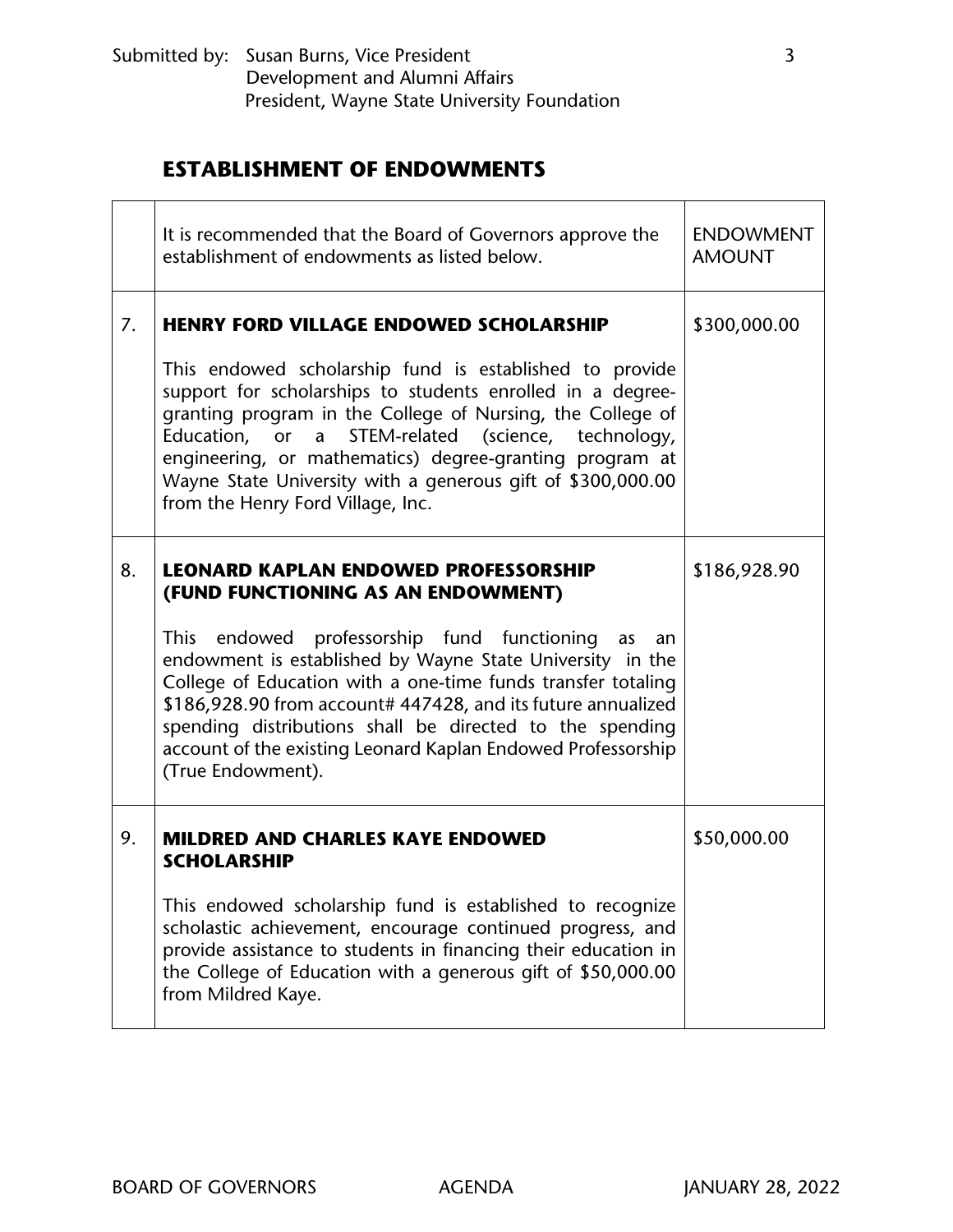|     | It is recommended that the Board of Governors approve the<br>establishment of endowments as listed below.                                                                                                                                                                                              | <b>ENDOWMENT</b><br><b>AMOUNT</b> |
|-----|--------------------------------------------------------------------------------------------------------------------------------------------------------------------------------------------------------------------------------------------------------------------------------------------------------|-----------------------------------|
| 10. | <b>LEGAL EXCELLENCE ENDOWED SCHOLARSHIP</b>                                                                                                                                                                                                                                                            | \$25,000.00                       |
|     | This endowed scholarship fund is established to recognize<br>scholastic achievement, encourage continued progress, and<br>provide assistance to students in financing their education in<br>the Law School with a generous pledge of \$25,000.00 from an<br>anonymous donor.                           |                                   |
| 11. | K.G. LIM MEMORIAL ENDOWED SCHOLARSHIP                                                                                                                                                                                                                                                                  | \$100,000.00                      |
|     | This endowed scholarship fund is established to recognize<br>scholastic achievement, encourage continued progress, and<br>provide assistance to students in financing their education in<br>the School of Medicine with a generous gift of \$100,000.00<br>from May Siang Lim Lesar, M.D.              |                                   |
| 12. | <b>RATNA AND VAMAN NAIK ENDOWED SUPPORT FUND</b><br>FOR GRADUATE STUDENT SUCCESS IN QUANTITATIVE<br><b>RESEARCH IN THE SOCIAL SCIENCES</b>                                                                                                                                                             | \$25,000.00                       |
|     | This endowed scholarship fund is established to recognize<br>scholastic achievement, encourage continued progress, and<br>provide assistance to students in financing their education in<br>the College of Liberal Arts and Sciences with a generous gift of<br>\$25,000.00 from Ratna and Vaman Naik. |                                   |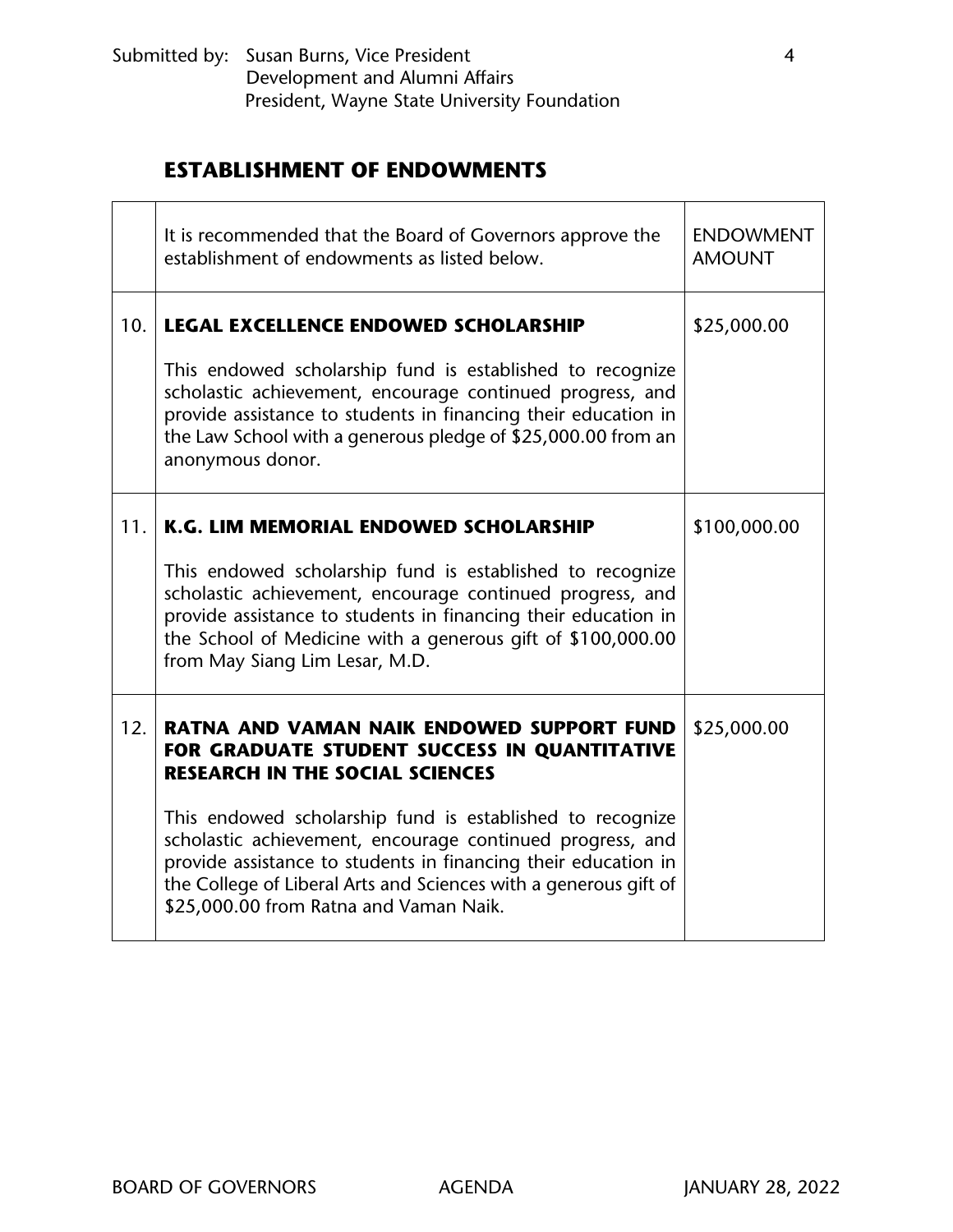|     | It is recommended that the Board of Governors approve the<br>establishment of endowments as listed below.                                                                                                                                                                                                                           | <b>ENDOWMENT</b><br><b>AMOUNT</b> |
|-----|-------------------------------------------------------------------------------------------------------------------------------------------------------------------------------------------------------------------------------------------------------------------------------------------------------------------------------------|-----------------------------------|
| 13. | RATNA AND VAMAN NAIK ENDOWED SUPPORT FUND<br>FOR UNDERGRADUATE STUDENT SUCCESS IN PHYSICS<br><b>AND RELATED FIELDS</b>                                                                                                                                                                                                              | \$25,000.00                       |
|     | This endowed scholarship fund is established to recognize<br>scholastic achievement, encourage continued progress, and<br>provide assistance to students in financing their education in<br>the College of Liberal Arts and Sciences with a generous gift of<br>\$25,000.00 from Ratna and Vaman Naik.                              |                                   |
| 14. | PROFESSOR SHERI J. PERELLI AND PROFESSOR TONI M.<br>SOMERS ENDOWED SCHOLARSHIP IN MANAGEMENT                                                                                                                                                                                                                                        | \$25,000.00                       |
|     | This endowed scholarship fund is established to recognize<br>scholastic achievement, encourage continued progress, and<br>provide assistance to students in financing their education in<br>the Mike Ilitch School of Business with a generous pledge of<br>\$25,000.00 from Toni M. Somers.                                        |                                   |
| 15. | PRECHTER FAMILY ENDOWED FUND AT THE KRESGE<br><b>EYE INSTITUTE IN HONOR OF DR. ABRAMS</b>                                                                                                                                                                                                                                           | \$1,000,000.00                    |
|     | This endowed support fund is established to provide major<br>support for the Translational Research Innovation Grant (TRIG)<br>program at the Kresge Eye Institute, Department of<br>Ophthalmology and Anatomy and Cell Biology in the School<br>of Medicine with a generous pledge of \$1,000,000.00 from<br>Waltraud E. Prechter. |                                   |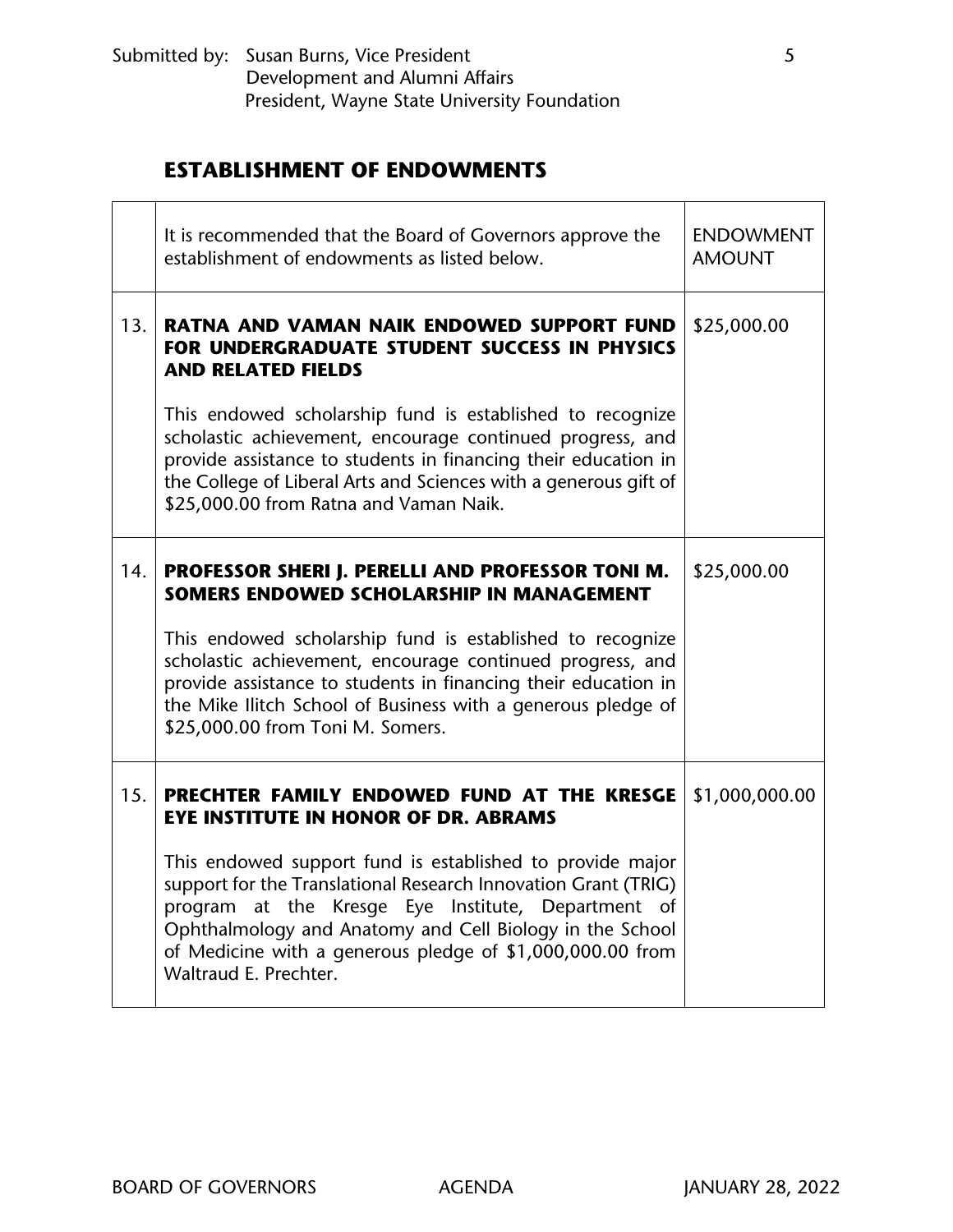|     | It is recommended that the Board of Governors approve the<br>establishment of endowments as listed below.                                                                                                                                                                                                      | <b>ENDOWMENT</b><br><b>AMOUNT</b> |
|-----|----------------------------------------------------------------------------------------------------------------------------------------------------------------------------------------------------------------------------------------------------------------------------------------------------------------|-----------------------------------|
| 16. | DR. JOHN R. AND LYNN SCHNEIDER ENDOWED<br><b>SCHOLARSHIP</b>                                                                                                                                                                                                                                                   | \$50,000.00                       |
|     | This endowed scholarship fund is established to recognize<br>scholastic achievement, encourage continued progress, and<br>provide assistance to students in financing their education in<br>the School of Medicine with a generous gift of \$50,000.00<br>from John R. Schneider, M.D.                         |                                   |
| 17. | <b>ROBERT A. SEDLER ENDOWED CONSTITUTIONAL LAW</b><br><b>PRIZE</b>                                                                                                                                                                                                                                             | \$25,000.00                       |
|     | This endowed student prize fund is established to recognize<br>students identified as outstanding constitutional law scholars<br>in the Law School with a generous pledge of \$25,000.00 from<br>Robert M. Spence.                                                                                             |                                   |
| 18. | <b>THOMAS T. AND ELIZABETH C. TIERNEY ENDOWED</b><br><b>SCHOLARSHIP FOR VETERANS</b>                                                                                                                                                                                                                           | \$50,000.00                       |
|     | This endowed scholarship fund is established to recognize<br>scholastic achievement, encourage continued progress, and<br>provide assistance to students in financing their education in<br>the Mike Ilitch School of Business with a generous gift of<br>\$50,000.00 from Thomas T. and Elizabeth C. Tierney. |                                   |